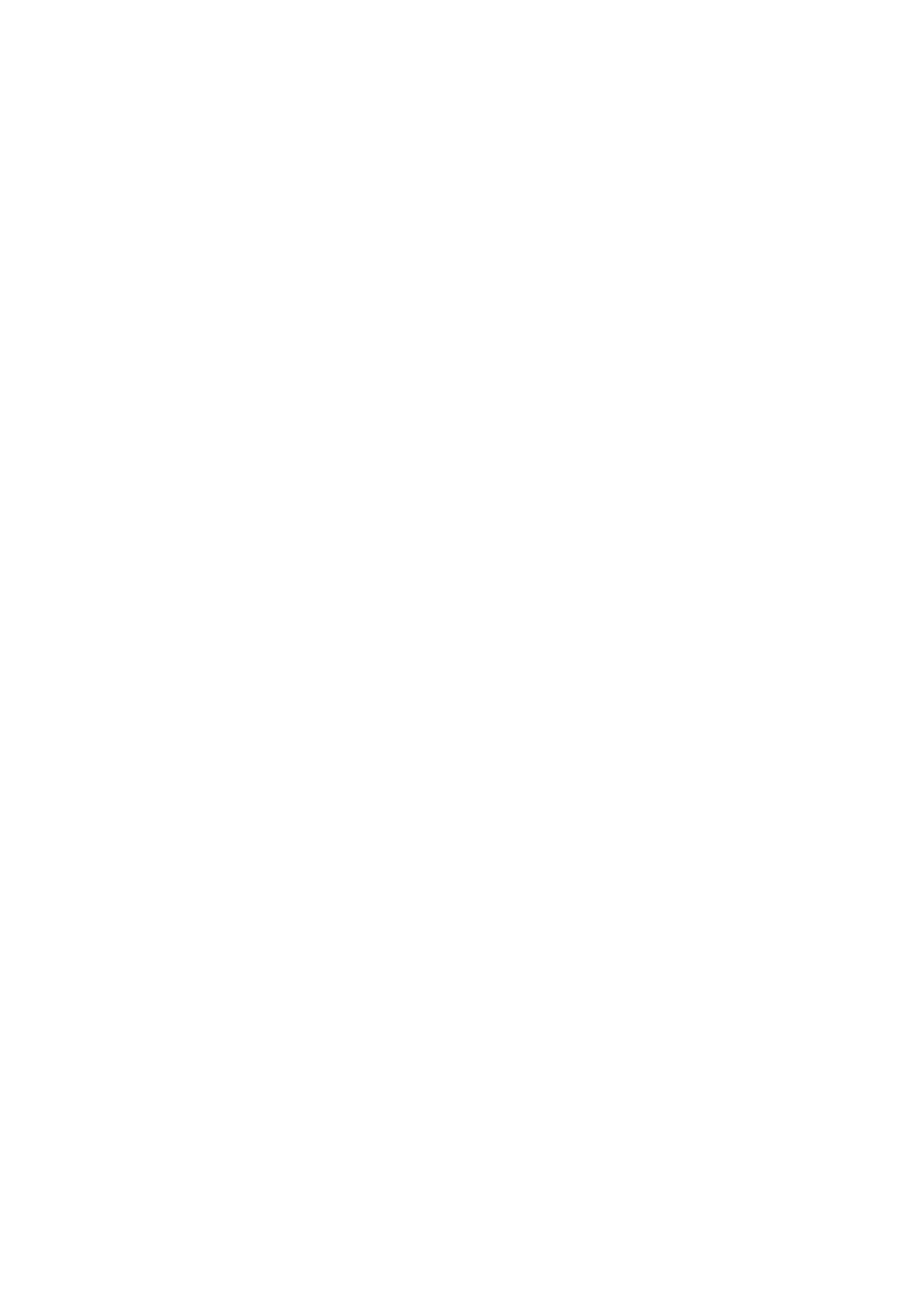# **1 Apologies**

Resolution number IMSB/2017/49 MOVED by J Brown, seconded by T Hohneck: There were no apologies. OR That the Independent Māori Statutory Board:

a) accept the apology from L Ngamane and D Kirkwood for absence.

#### **2 Declaration of Interest**

G Wilcox declared conflict of interest with Infinity Trust

#### **3 Confirmation of Minutes**

Resolution number IMSB/2017/50

MOVED by Deputy Chairperson G Wilcox, seconded by T Hohneck:

That the Independent Māori Statutory Board:

a) confirm the ordinary minutes of its meeting, held on Monday, 7 August 2017, including the confidential section, as a true and correct record.

## **CARRIED**

**CARRIED**

#### **4 Extraordinary Business**

There was no extraordinary business.

## **5 Financial Report to 31 July 2017**

Resolution number IMSB/2017/51

MOVED by Deputy Chairperson G Wilcox, seconded by T Kake:

That the Independent Māori Statutory Board:

a) receives this Financial Report to 31 July 2017.

#### **CARRIED**

# **6 Update Board Strategic Priorities Progress Report September 2017**

Resolution number IMSB/2017/52

MOVED by J Brown, seconded by IMSB Member T Hohneck:

That the Independent Māori Statutory Board:

a) receives the Board Strategic Work Priorities Progress Report August 2017

## **CARRIED**

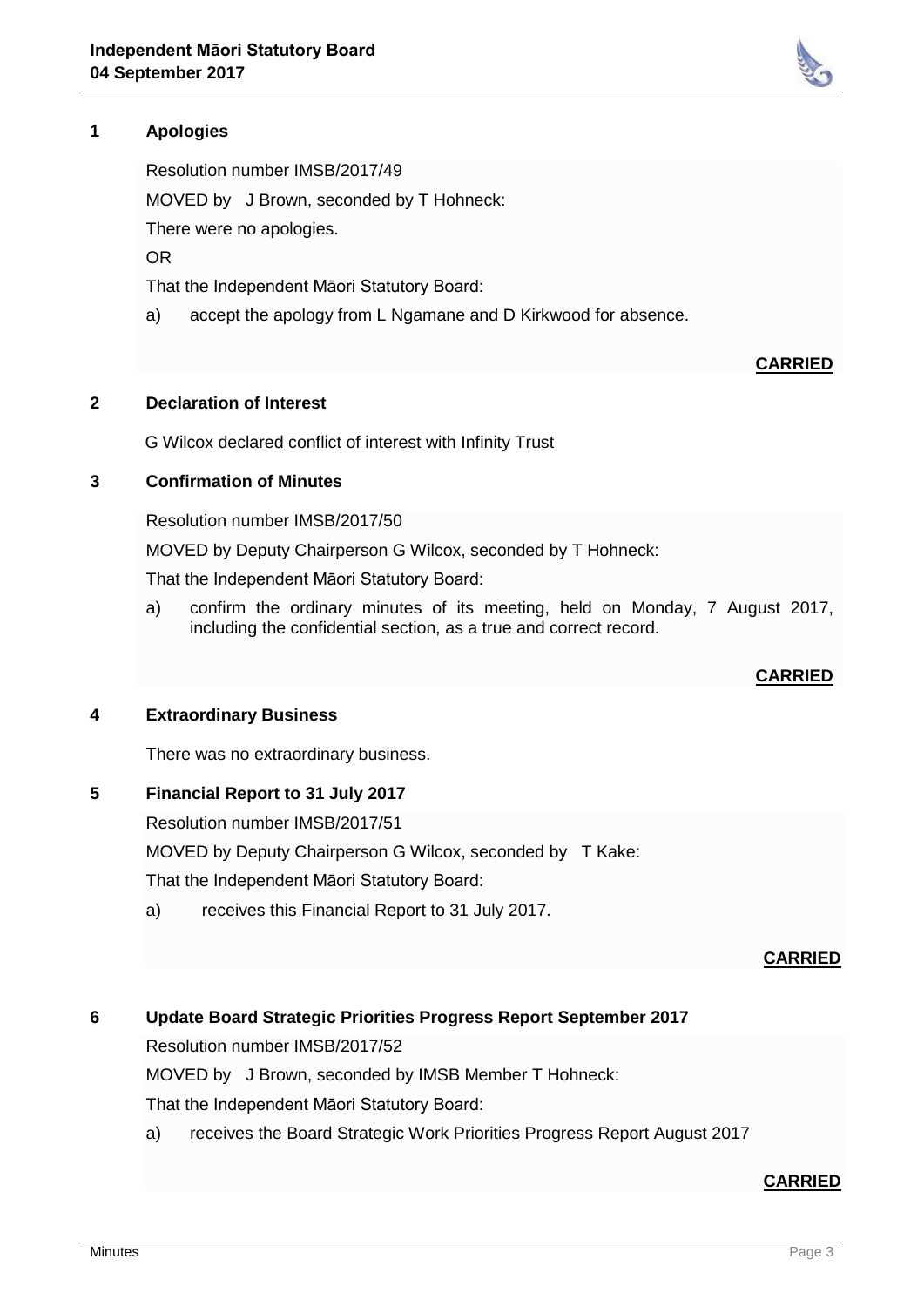

# **7 Homelessness**

Resolution number IMSB/2017/53

MOVED by IMSB Member R Blair, seconded by T Henare:

That the Independent Māori Statutory Board:

- a) recommend to the Auckland Council Governing Body to provide sustainable funding to support homelessness interventions to be sustained across the life of the 2018 – 2028 Long-Term Plan in accordance with Environment and Community Committee resolution 2017/118;
- b) recommend to the Auckland Council Governing Body that the Board is provided with an opportunity to participate in any political or other groups established to implement Auckland Council's response to the Environment and Community Committee resolution 2017/118;
- c) agree in principle to support research and evaluation undertaken by the Auckland Housing First Collective Impact project to achieve Māori outcomes;
- d) approve the Homelessness position paper Attachment A;
- e) delegate the authority to the Board Chairman to approve any updates to the Homelessness position paper.
- f) receives the report on Homelessness

# **CARRIED**

## **8 Quality Affordable Housing**

Resolution number IMSB/2017/54

MOVED by IMSB Member T Hohneck, seconded by Deputy Chairperson G Wilcox:

That the Independent Māori Statutory Board:

- a) recommends to Auckland Council that they agree to additional on-going work and specify the way in which the Council will provide for the increase in supply of affordable housing;
- b) recommends to Auckland Council that they establish an internal monitoring unit to ensure all affordable housing required under the Housing Accord is accounted for, and provide a basis for future monitoring;
- c) approve the Quality Affordable Housing position paper Attachment A;
- d) delegate the authority to the Board Chairman to approve any updates to the Quality Affordable Housing position paper.
- e) receives the report on Quality Affordable Housing

## **CARRIED**

## **9 Consenting update**

Resolution number IMSB/2017/55

MOVED by T Henare, seconded by T Kake:

That the Independent Māori Statutory Board:

a) consider the attached presentation, which provides an update on various consent